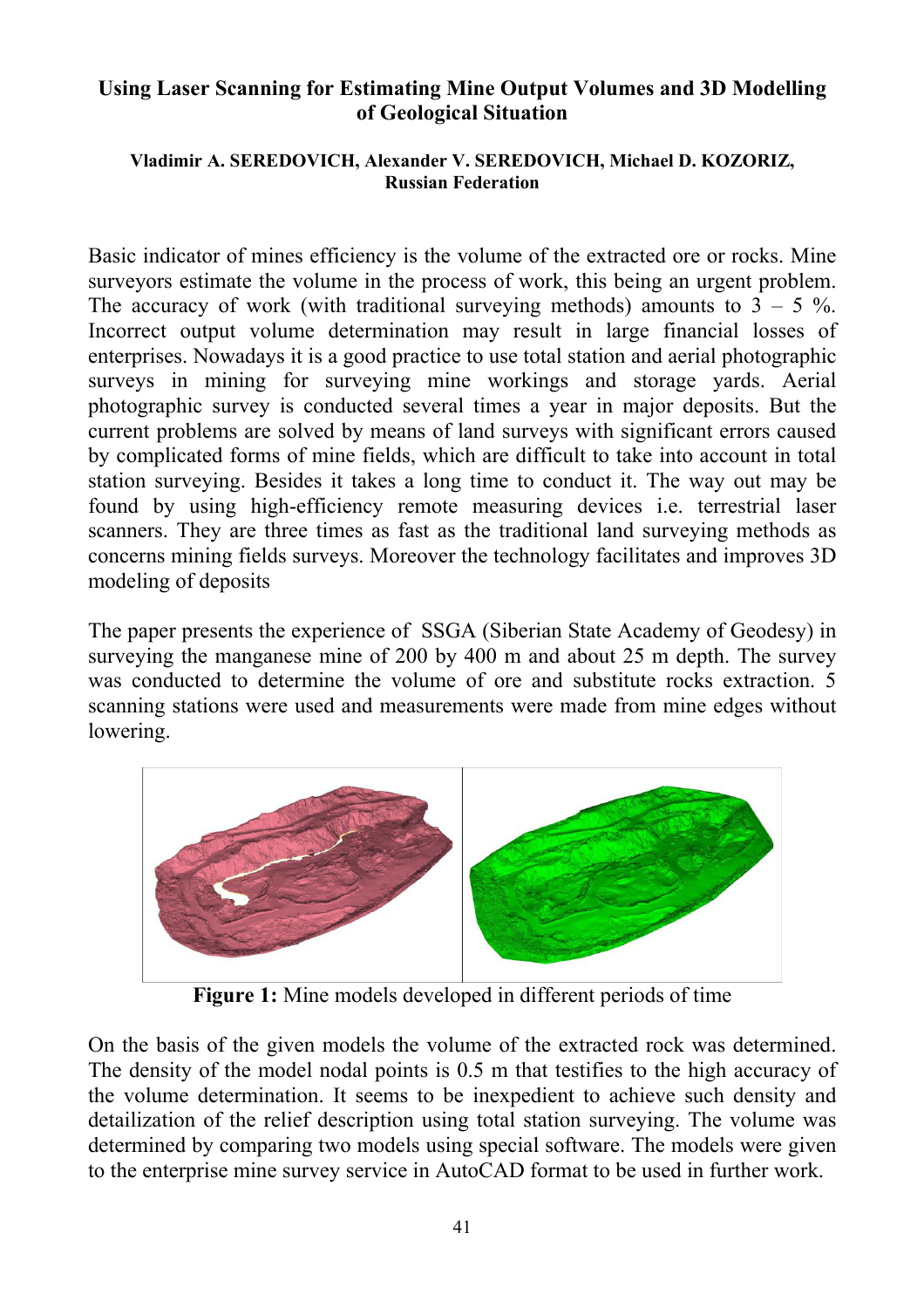In the process of the given works the specialists came to an idea of developing a 3D model of the deposit geologic structure and matching it with the 3D model of the mine surface. The idea was successfully realized using digitized geologic sections and tying them to the set coordinate system according to the test boreholes and pits.



**Figure 2:** Geologic drawings in AutoCad format

On the basis of the sections 3D models of ore bodies were developed and later matched with the results of scanning.



**Figure 3:** 3D geologic structure of the mine

The developed model may be used for efficient work planning, and the presented techniques allow keeping a record of the mine output volume.